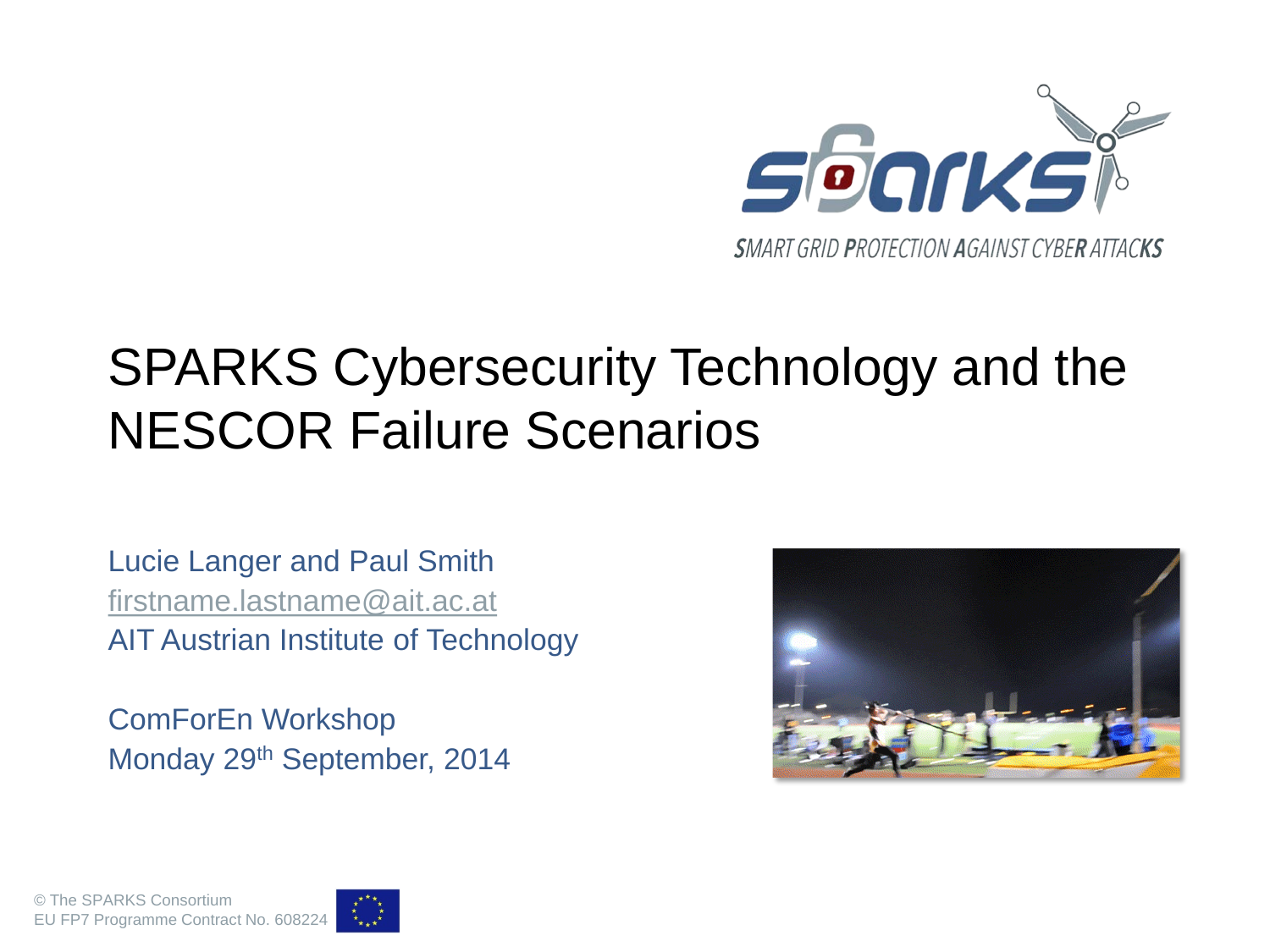

- The SPARKS project will develop a number of security and resilience technologies
	- 1. SCADA-specific intrusion detection systems
	- 2. Physical Uncloneable Functions (PUFs) for smart meters and gateways
	- 3. Security analytics approaches
	- 4. Resilience control systems

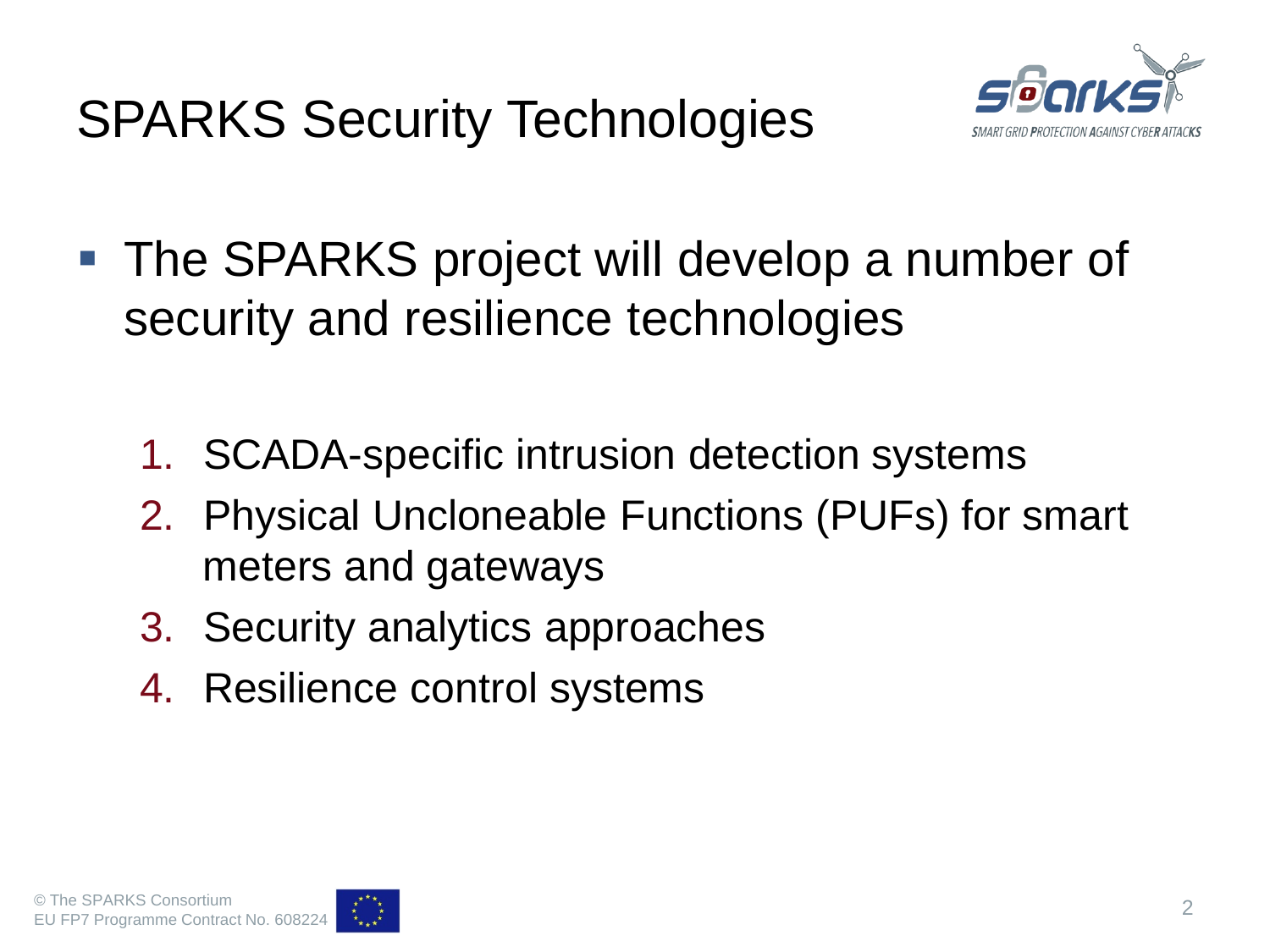## SCADA-specific intrusion detection systems



- **Target is AIT SmartEST Lab** demonstration
	- Focus on IEC 61850 protocol
	- Custom SCADA IDS
	- Also develop attack use cases



- Development of a multi-attribute SCADA-IDS
	- Identify permitted and non-permitted devices, connections, and protocols
	- Enhanced payload inspection to detect permitted and nonpermitted operations and behaviours
	- Whitelist, stateful and behavioural analysis based on 61850 features and SmartEST demo physical system attributes

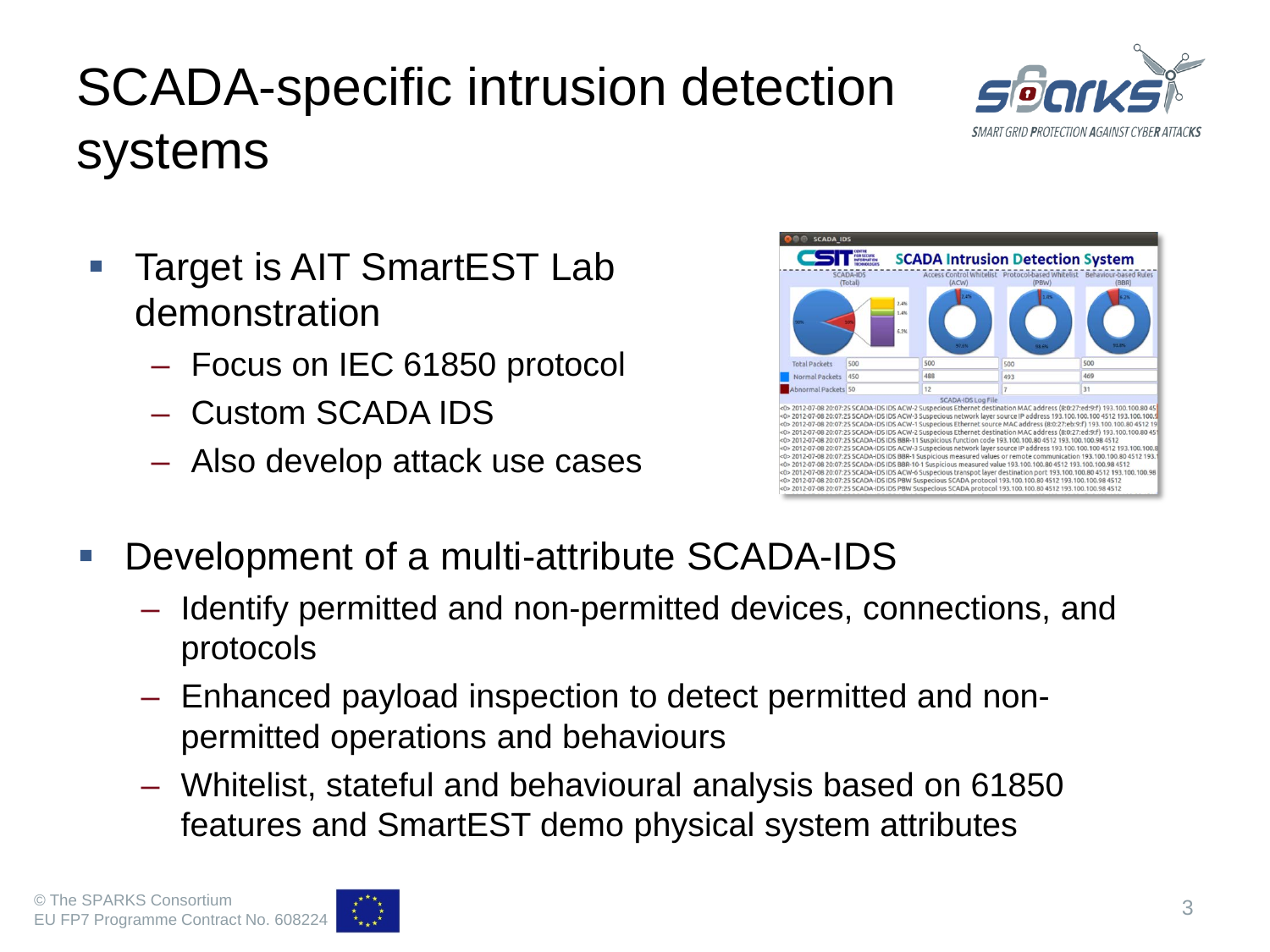### Physical Uncloneable Functions (PUFs) for smart meters and gateways



- Physical uncloneable functions
	- use intrinsic physical properties of e.g. hardware to derive a unique uncloneable function
	- can be used as identity, secret key, etc.
- Smart meters
	- exposed to physical attacks
	- PUF can act as a security anchor without dedicated security module





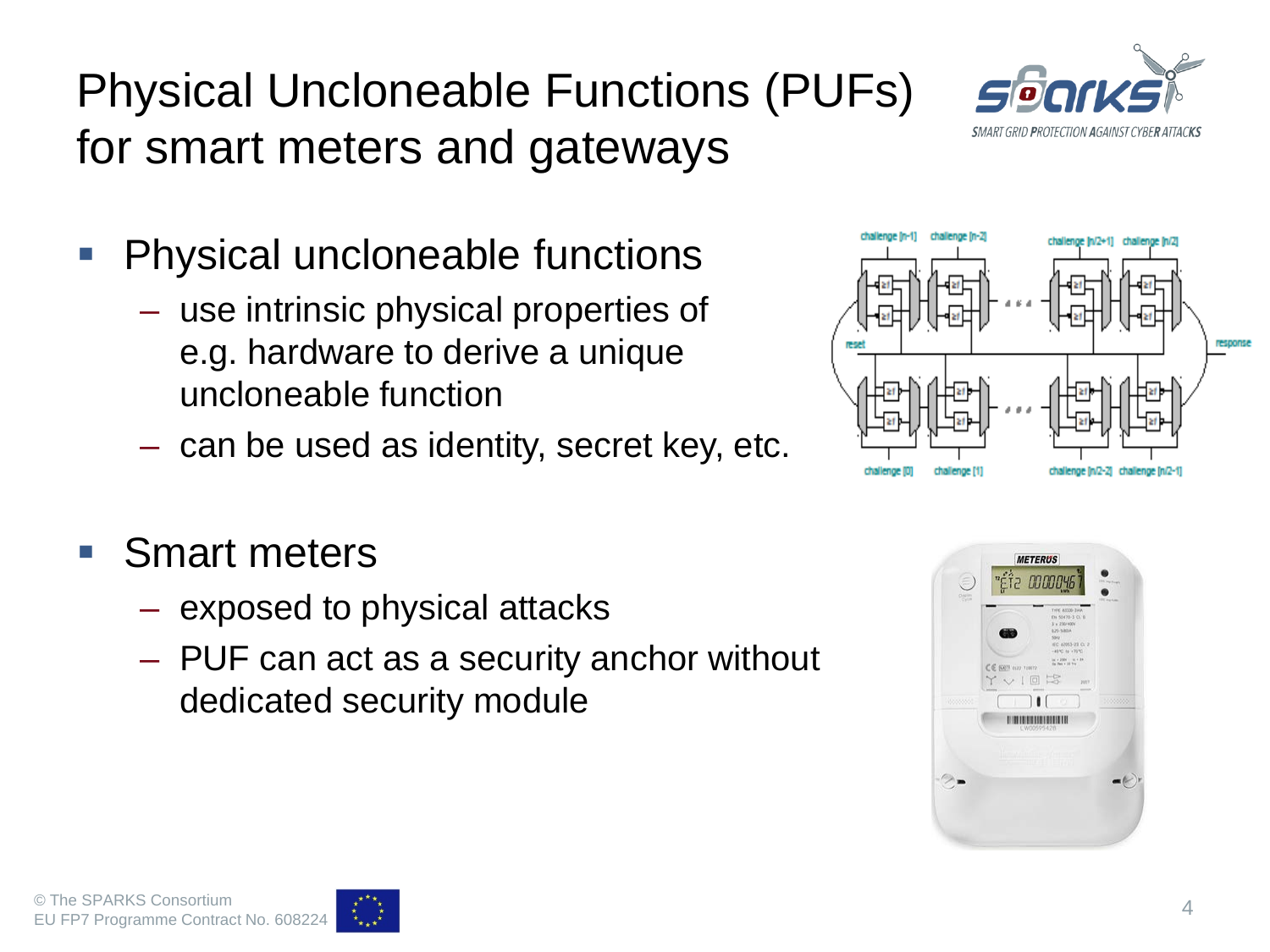### Security analytics approaches



■ Machine learning algorithms of big data to identify anomalous operation



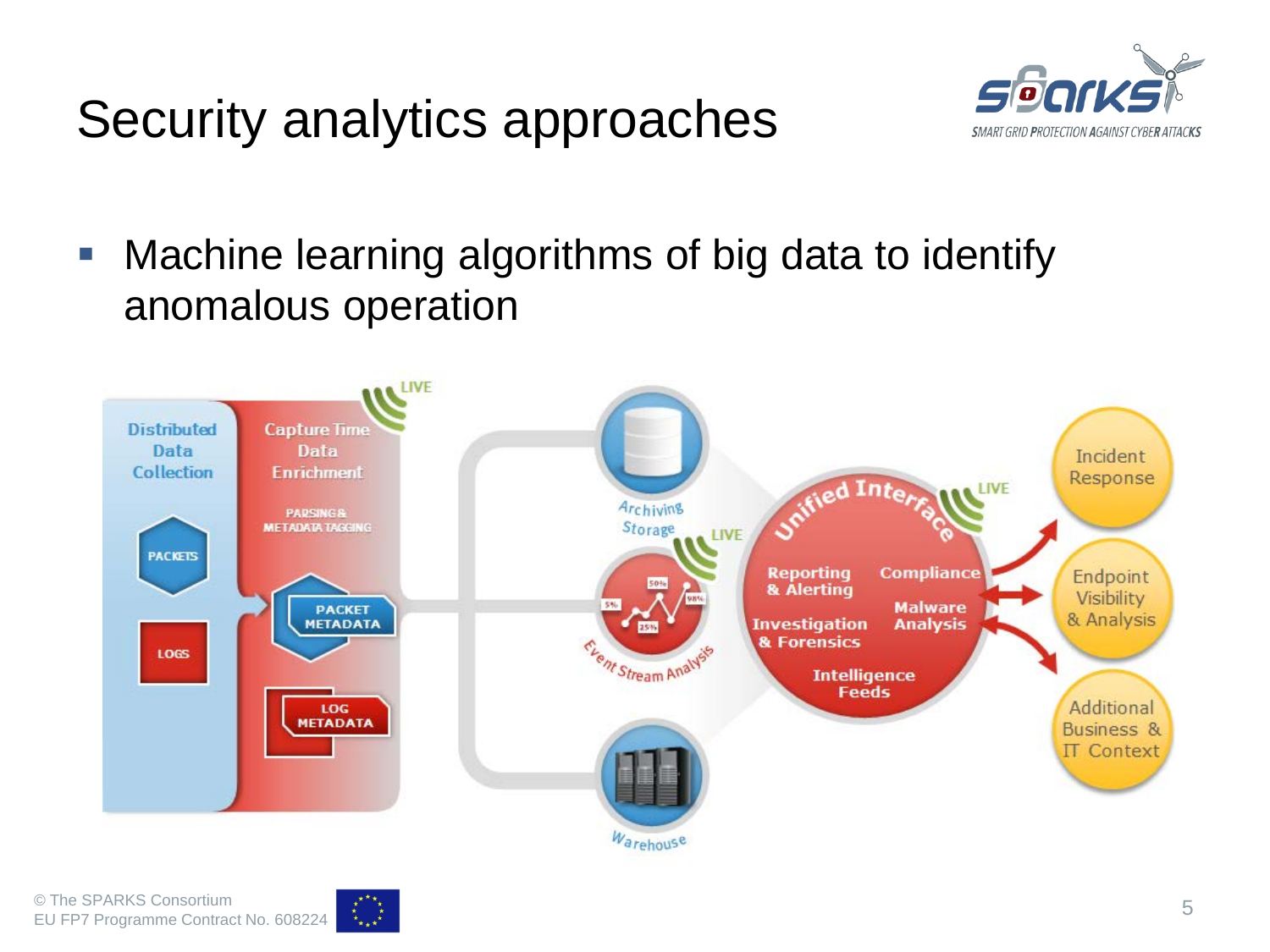## Resilient Control Systems



- Resiliency to disturbances and malicious threats
	- Maintain state awareness
	- Accepted level of performance



- Obtained through
	- automated fault detection
	- controller reconfiguration (islanding, for example)

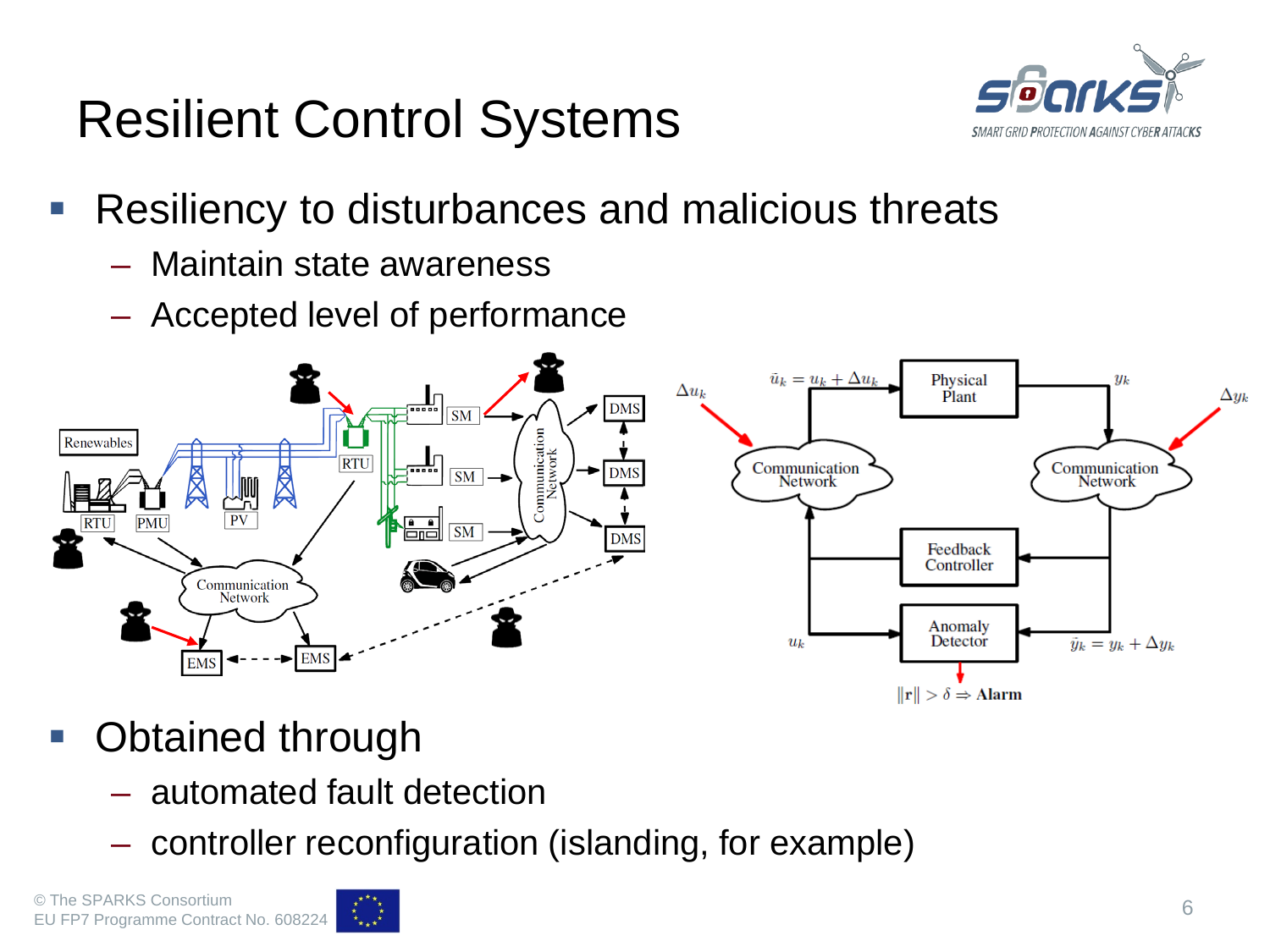

### Cyber Security Failure Scenarios

- Intended to be used by utilities for risk assessment, planning, training, security testing
- Realistic events in which the failure to maintain C-I-A of cyber assets has a negative impact on the generation, transmission, and/or delivery of power
- **Organised in six categories (see NIST SP 1108):** 
	- **AMI**: Advanced Metering Infrastructure
	- **DER**: Distributed Energy Resources
	- **WAMPAC**: Wide Area Monitoring, Protection, and Control
	- **ET**: Electric Transportation
	- **DR**: Demand Response
	- **DGM**: Distribution Grid Management

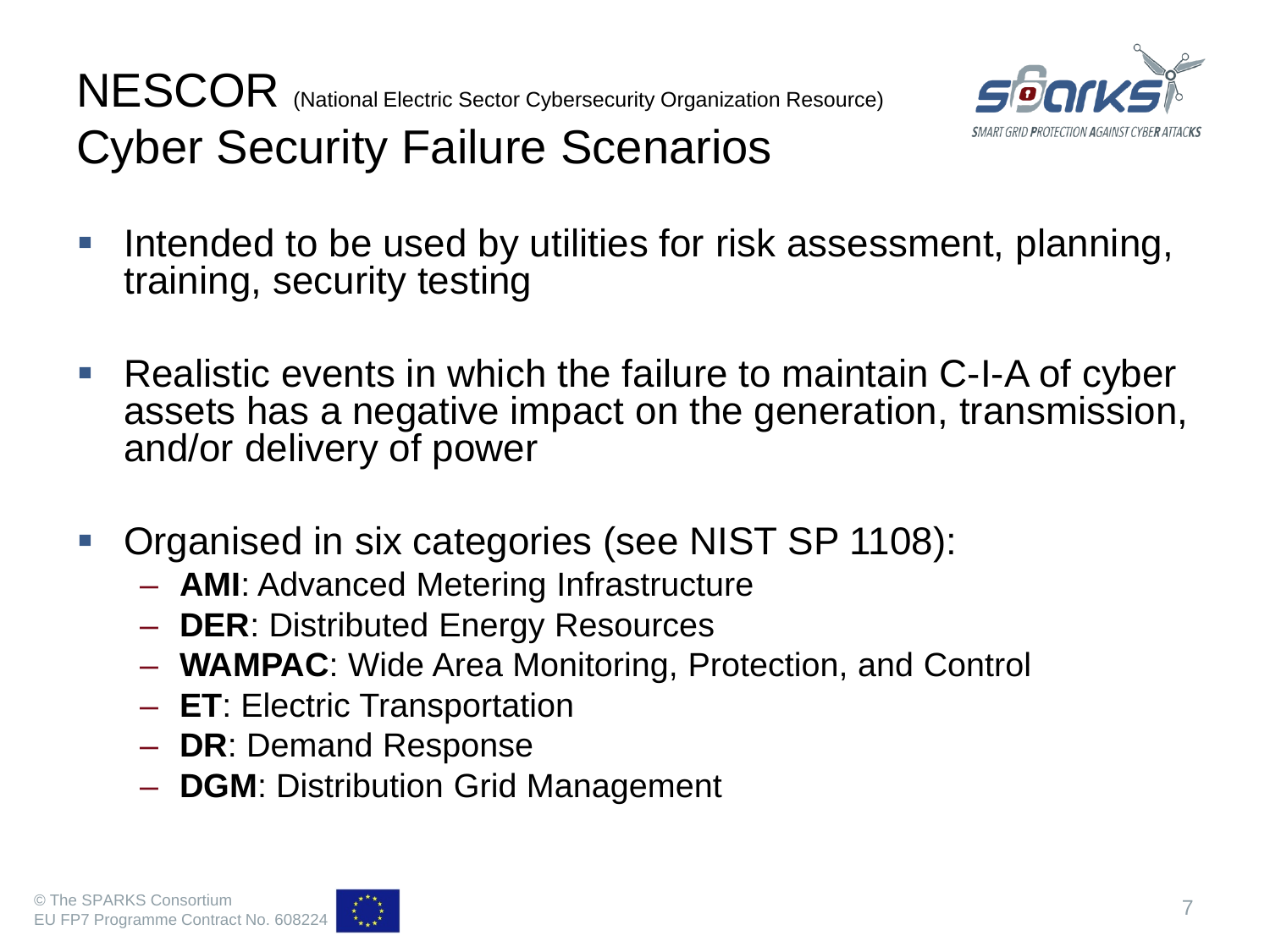### Example: Inadequate Access Control of DER Systems Causes Electrocution (DER.1)



**Description:** 

The DER owner fails to change the default password or not set a password for the DER system user interface. A threat agent (inept installer, hacker, or industrial spy) gets access through the user interface and changes the DER settings so that it does not trip off upon low voltage (anti-islanding protection), but continues to provide power during a power system fault.

#### **Relevant Vulnerabilities:**

- Lack of access control,
- Lack of mandatory change from default password,
- Poor configuration design of the DER system that permits unauthorized changes to anti-islanding protection,
- Insecure communication protocol between the user interface and the DER system that allows unauthenticated changes to sensitive parameters.
- Impacts:
	- DER system suffers physical damage due to feeding into a fault,
	- A utility field crew member may be electrocuted,
	- The utility experiences damage to its reputation due to smart grid anomalies.

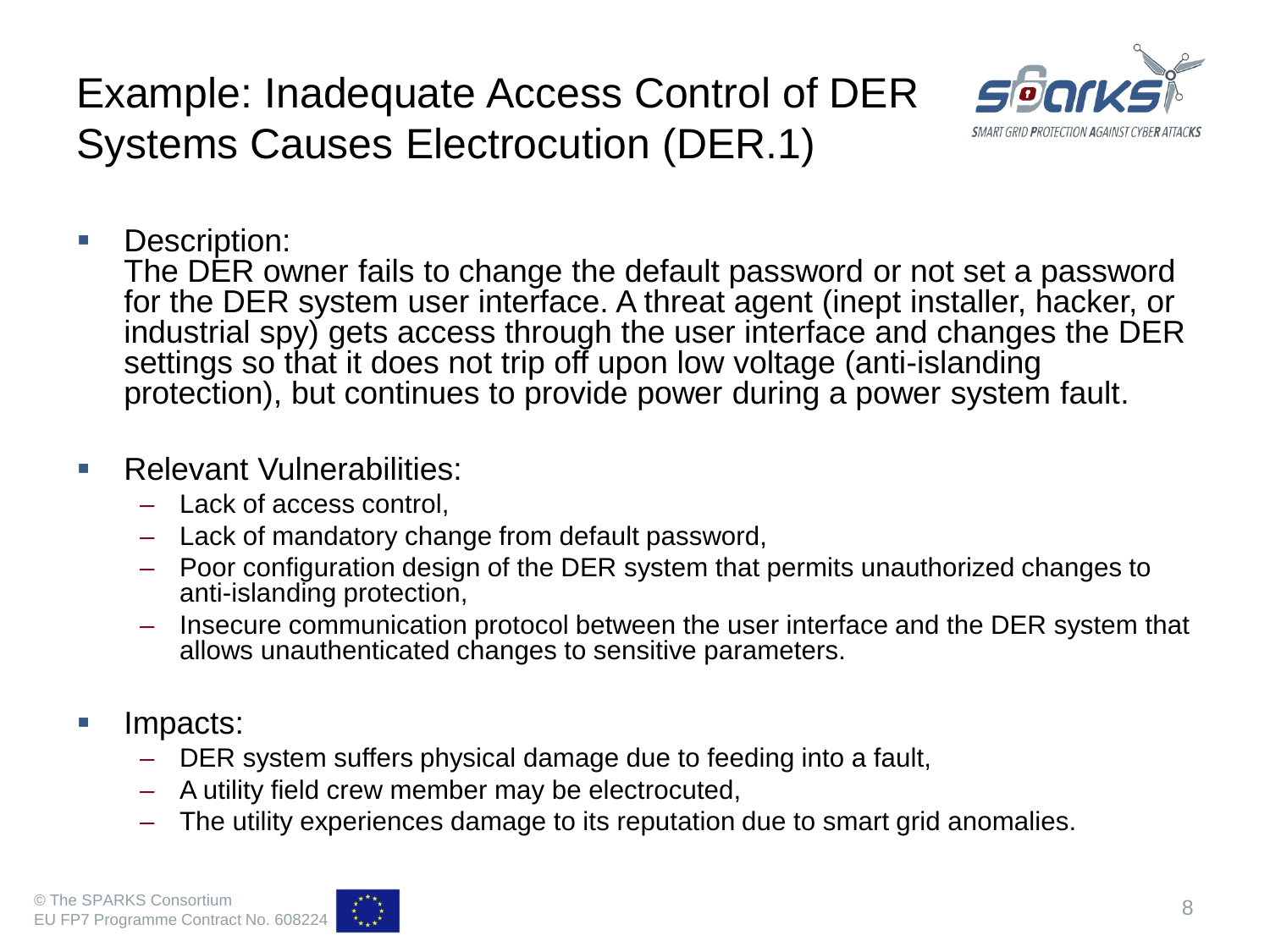



- Used for prioritising the failure scenarios in terms of "attractiveness" for the adversary
- Two criteria:
	- Impact
	- Cost to the adversary
- **Possible scores: 0 (0.1); 1; 3; 9**
- Ranking = Impact / Cost



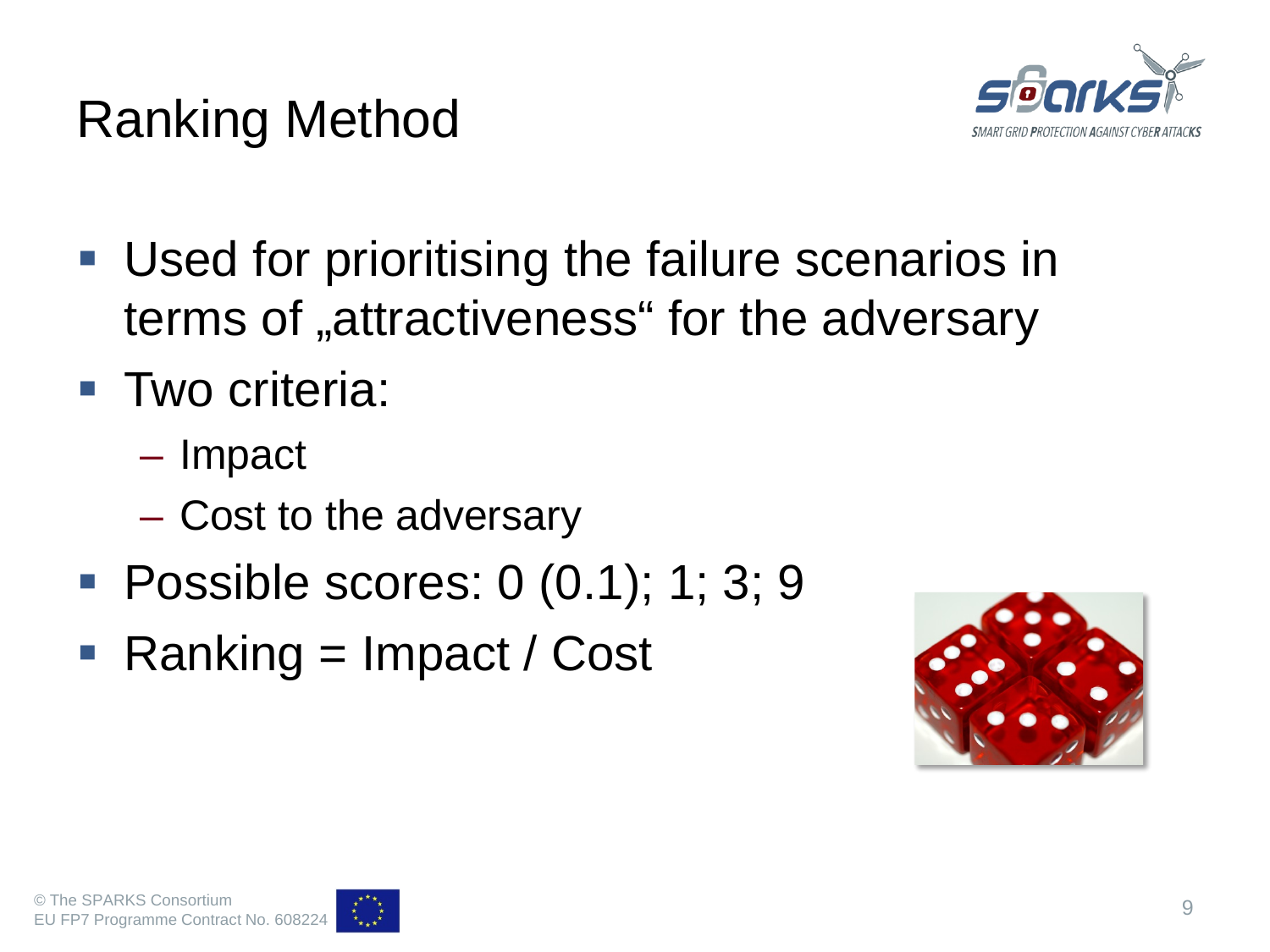## Assessment Criteria (Examples)



- Impact
	- 0: one customer out of power for 15 mins, petty cash expenses
	- 1: small generation plant offline
	- 3: 20% of customers experience defect from smart meter deployment
	- 9: large transformer destroyed and major city out of power for a week
- Cost to the adversary
	- 0.1: failure scenario can be triggered easy and at almost no cost
	- 1: a bit of expertise and planning needed (e.g. .capture keys off unencrypted smart meter bus)
	- 3: serious expertise and planning needed
	- 9: needs nation-state resources (e.g. Stuxnet)

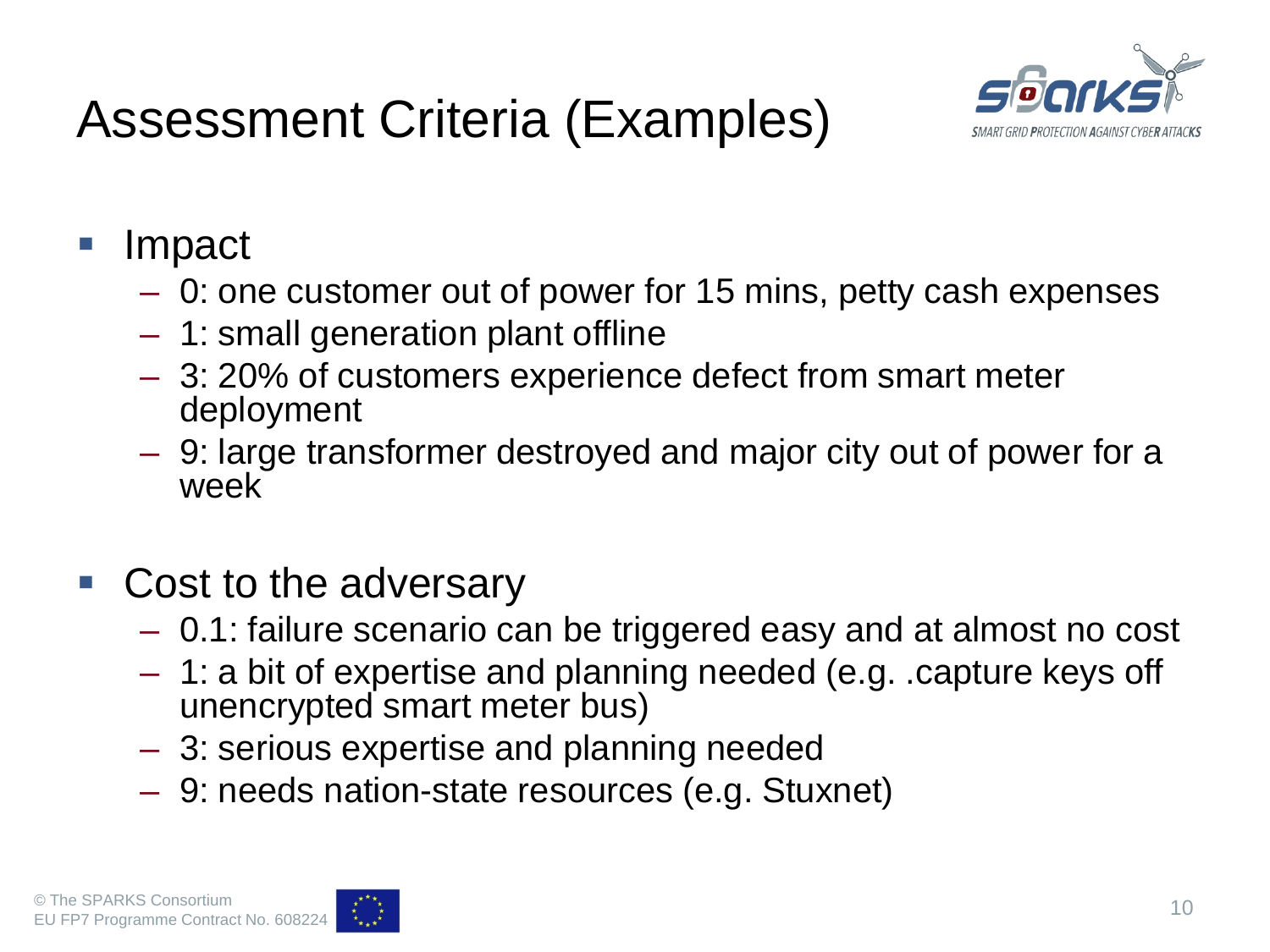# Breakout Session





- Split into groups of two and appoint a spokesperson
- Assess the NESCOR cybersecurity failure scenarios for impact and threat agent cost
	- Impact: 0, 1, 3 and 9
	- Cost to the adversary: 0.1, 1, 3 and 9
- Consider whether each failure scenario would be possible in EU / Austria
- Discuss your assessments with the group